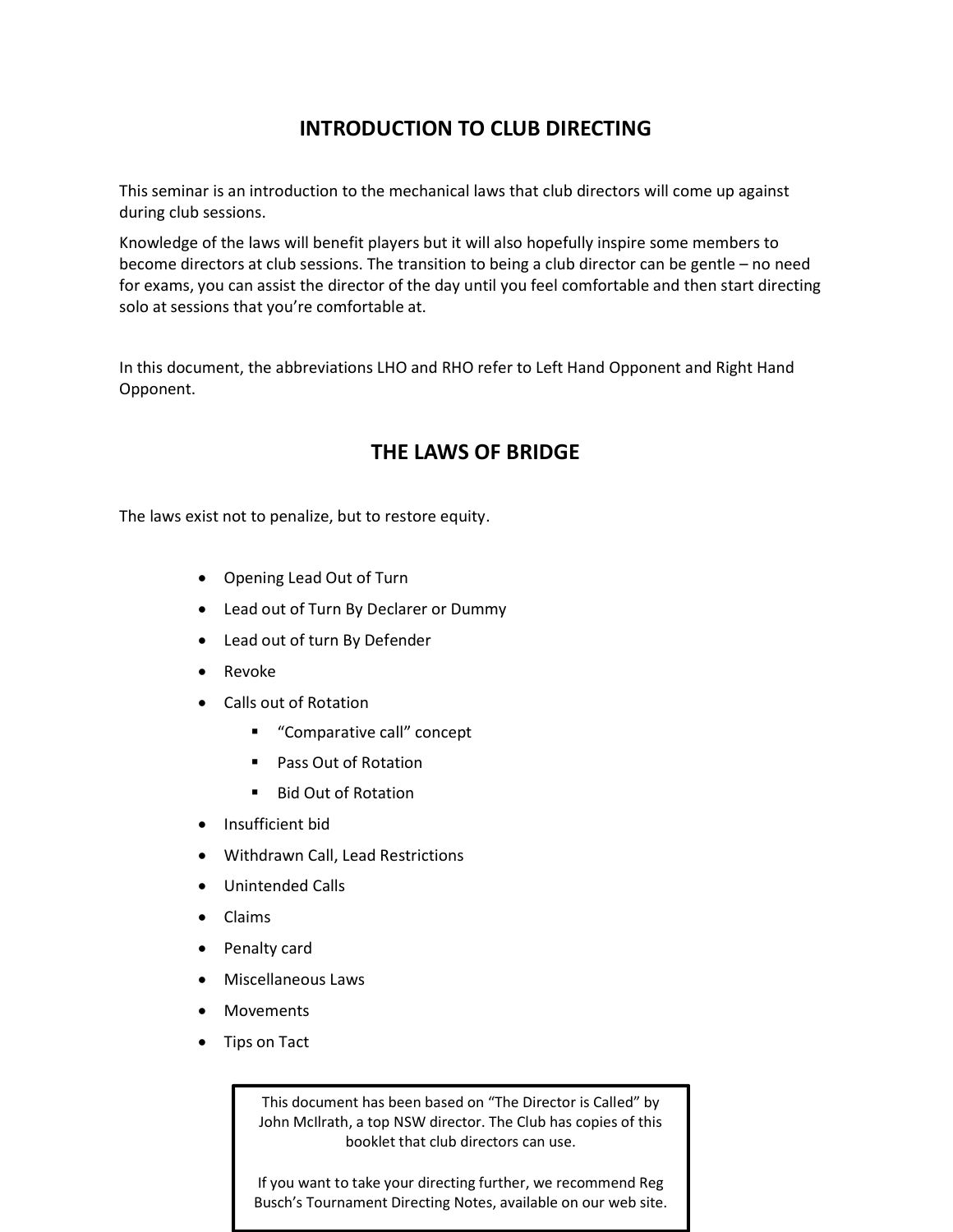## OPENING LEAD OUT OF TURN

Opening leads are to be made face down on the table.

After an opening lead out of turn, the Declarer should be given five options:

- (a) Accept the lead and still be declarer, but dummy's hand goes down next before declarer plays to the trick.
- (b) Accept the lead and become dummy. i.e. Declarer's hand goes on the table and the trick continues in normal rotation.
- (c) Ask the correct hand to lead a card of the same suit, in which case the card incorrectly led is replaced in the hand.
- (d) Ask the correct hand NOT to lead a card of that suit (for as long as they retain the lead), in which case the card incorrectly led is replaced in the hand.
- (e) Ask the correct hand to lead any card they wish, in which case the card incorrectly played stays on the table AND all penalty card provisions apply

If you have the situation where both defenders lead face up cards at the same time, you should allow the correct player to lead and the other card becomes a penalty card.

You may occasionally see a defender who has played a face down card and wants to change this to play an alternative card. This should not be allowed – a face down opening lead is still a played card.

## LEAD OUT OF TURN – BY DECLARER OR DUMMY

When Declarer leads from the wrong hand (i.e. they lead from dummy when they won the previous trick in their own hand, or a defender was on lead but the declarer led from their hand or dummy), there are two options, either:

- (a) The lead can be accepted by either defender, or if they are in dispute, by the next player in rotation playing to the trick.
- (b) If the lead is not accepted, then the card played is returned to declarer's or dummy's hand and the correct hand leads.

Dummy may warn declarer about leading from the wrong hand, but not after declarer has led.

### LEAD OUT OF TURN – BY DEFENDER

When a Defender leads at their partner's turn to lead, four options should be given to the declarer:

- a) The lead can be accepted by the declarer.
- b) Ask the correct hand to lead a card of the same suit, in which case the card incorrectly lead is replaced in the hand.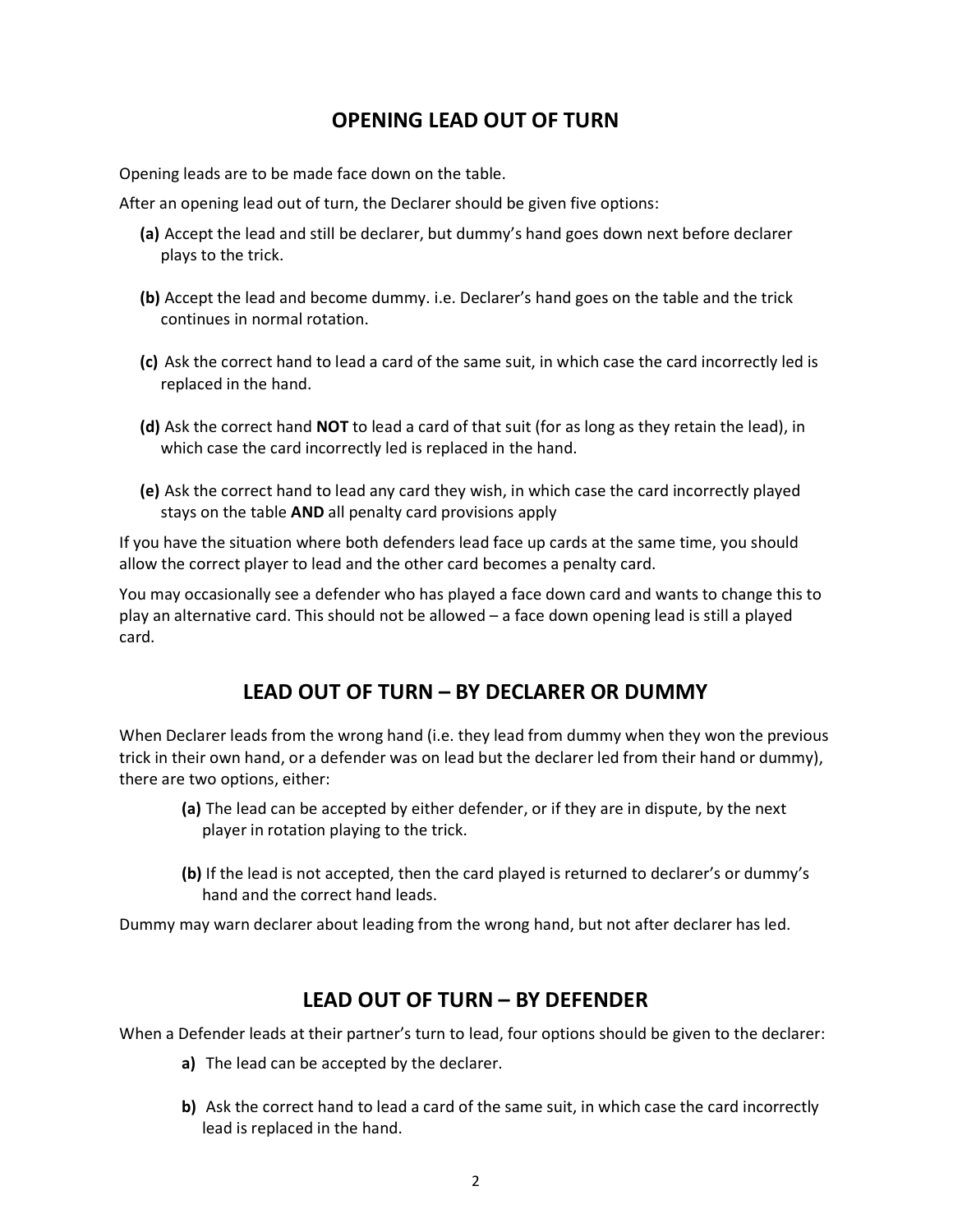- (a) Ask the correct hand NOT to lead a card of that suit (for as long as they retain the lead), in which case the card incorrectly lead is replaced in the hand.
- (b) Ask the correct hand to lead any card they wish, in which case, the card incorrectly played stays on the table AND all penalty card provision apply

When a Defender leads when the lead should come from Declarer or Dummy, there are two options to be given:

- a) The lead can be accepted by the declarer
- b) If the lead is not accepted then the card incorrectly played stays on the table AND all penalty card provisions apply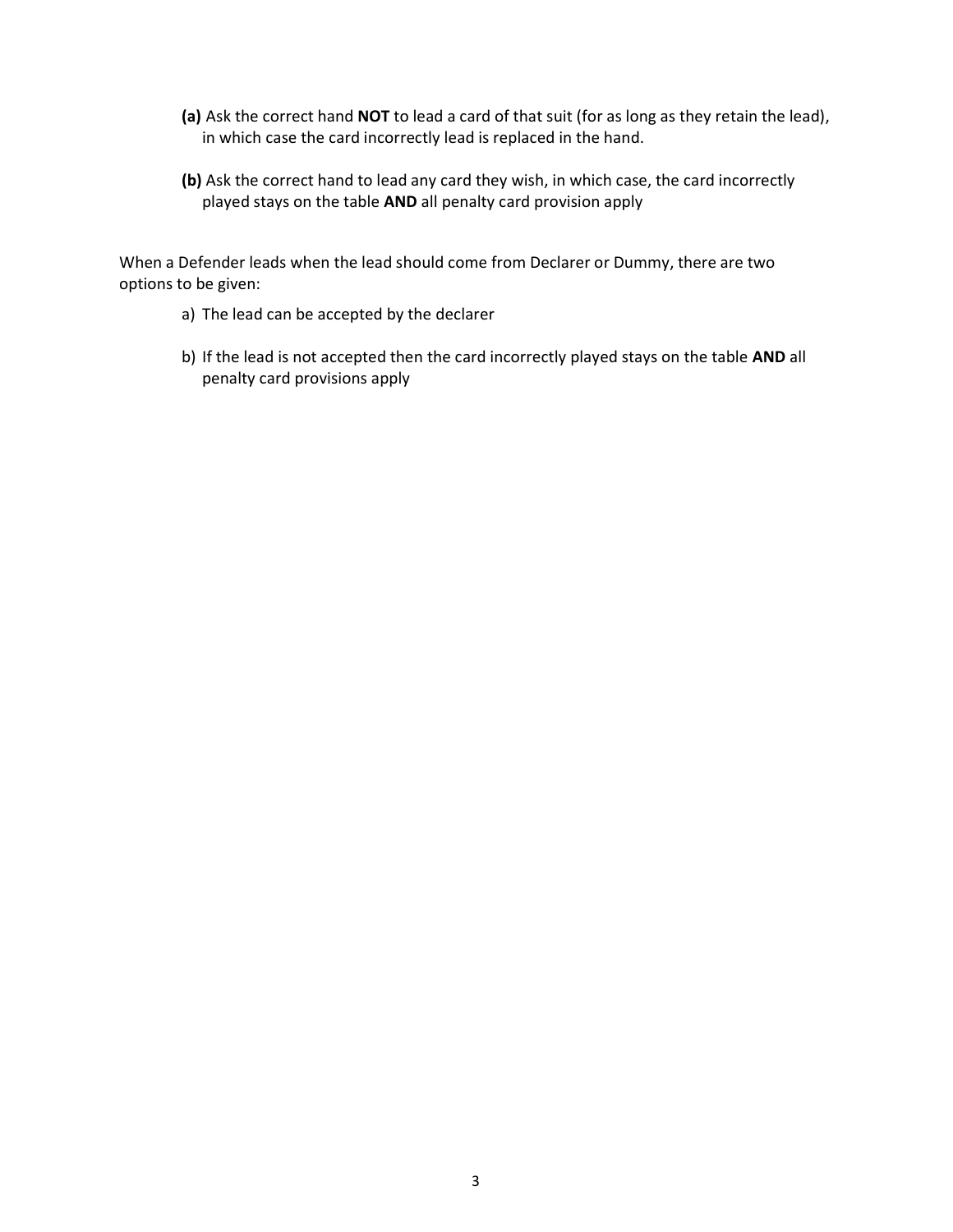### REVOKE

The Director is called when a player revokes, that is they have failed to follow suit when still able to. The most important question for the Director is "Has the revoke been established?"

The revoke is established when the offender or their partner leads or plays. It is important to note that trick adjustments are only assessed after a revoke has been established. Otherwise the revoke must be corrected.

#### Revoke Not Established

An unestablished revoke needs to be corrected. When corrected, non-offending players may change any subsequent card played to the trick and, if they do, then so can the offending side but the original card played becomes a major penalty card if they are a defender. The revoke is corrected:

- i) By a defender, by playing a correct card and the withdrawn card stays on the table as a major penalty card.
- ii) By declarer or dummy, by playing a correct card and replacing the withdrawn card in their hand.

#### **Notes**

- 1. A revoke at trick 12 cannot be established and must be corrected.
- 2. Defenders have the right to enquire of their partner about a possible revoke by saying "Having no more, Partner?" or words to that effect. Declarer has same right to ask Defenders and Defenders may ask Declarer. Dummy can only ask Declarer.
- 3. A claim or concession, by the offending side, automatically establishes a revoke.

#### Trick Adjustment following an Established Revoke

If the revoke is established, play continues and any adjustment is assessed by the director after the play has completed.

A revoke is not always subject to a trick adjustment therefore, the Director must establish the following facts to decide whether 0, 1 or 2 tricks are transferred to the non-offending side.

- i) Did the offending SIDE win the trick on which the revoke occurred or any subsequent tricks? If the answer is NO, then NO tricks can be transferred.
- ii) Did the offending PLAYER win the trick (i.e. by trumping)? If so, there is a transfer of ONE trick AND if the offending SIDE won any more tricks, there is an ADDITIONAL one trick.
- iii) The offending PLAYER did not win the trick. Then there is a transfer of ONE trick only if the offending SIDE won that trick or a subsequent trick.

#### **Notes**

- 1. You cannot take away any more tricks than were won from the time of the revoke to the completion of the hand.
- 2. If the Director considers that the AUTOMATIC TRICK ADJUSTMENT is insufficient compensation to the damaged side, then an adjusted score MAY be awarded.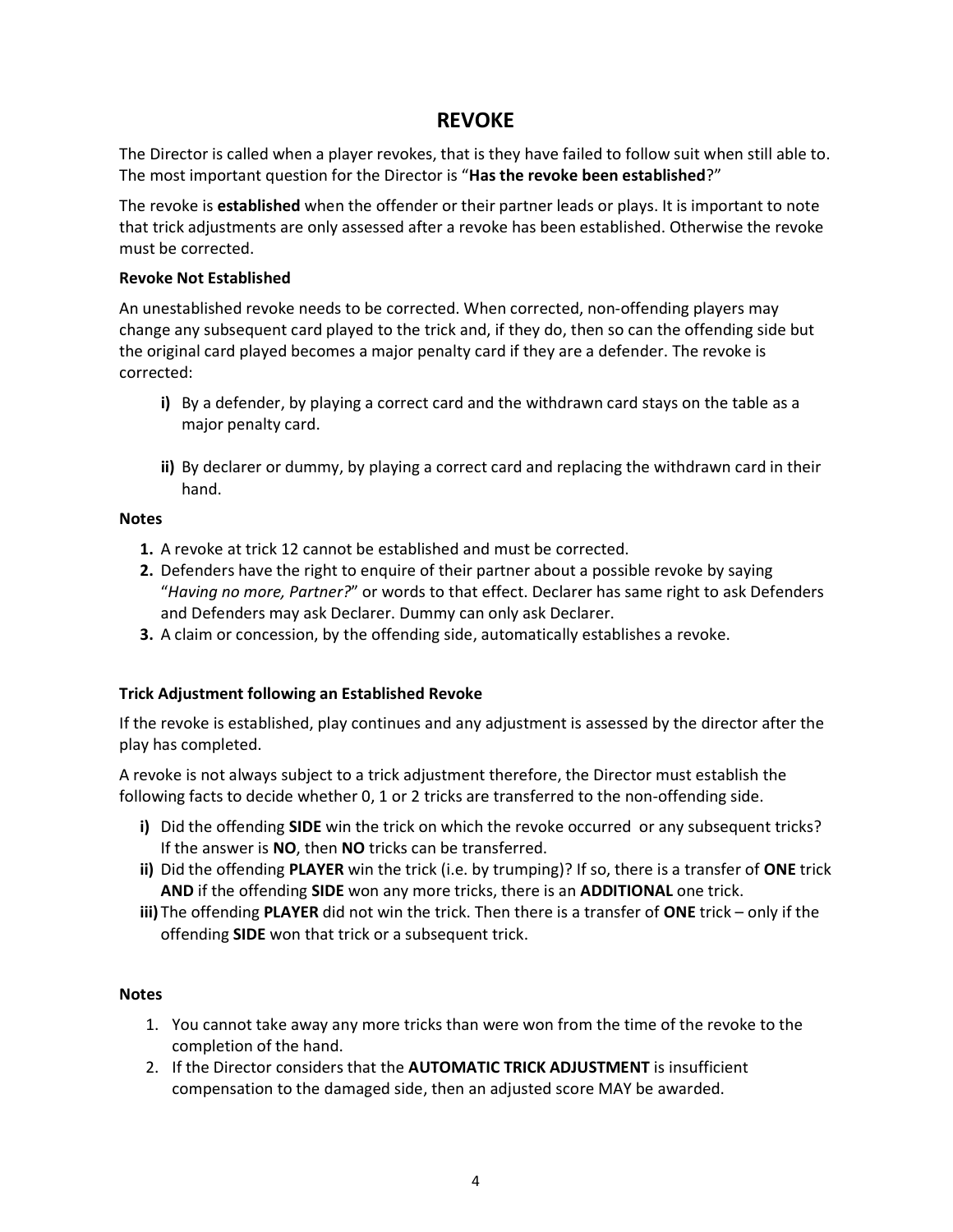### CALLS OUT OF ROTATION

Whenever there has been a call out of turn, the first option is for LHO to accept the call and the bidding continues in rotation.

If LHO bids over the call out of rotation, they have accepted it and the auction continues without restriction.

# "COMPARABLE CALL" CONCEPT

The concept of "Comparable Call" apples to Out of Turn calls and to Insufficient Bids.

#### A. Definition

A call that replaces a withdrawn call is a comparable call, if it:

- 1. has the same or similar meaning as that attributable to the withdrawn call, or
- 2. defines a subset of the possible meanings attributable to the withdrawn call, or
- 3. has the same purpose (e.g. an asking bid or a relay) as that attributable to the withdrawn call.

#### B. No Rectification

When a call is cancelled and the offender chooses at his proper turn to replace the irregularity with a comparable call, then both the auction and play continue without further rectification.

## PASS OUT OF ROTATION

#### A. RHO's Turn to Call

When a pass out of rotation is made at RHO's turn to call, the offender must pass.

#### B. Partner's or LHO's Turn to Call

- 1. When the offender has passed at his partner's turn to call, or at his LHO's turn to call, then
	- i) Offender's partner may make any legal call at his proper turn,
	- ii) Offender may make any legal call at his correct turn (but can't be influenced by partner's illegal pass) and:
		- a) When the call is a "comparable" call there is no further rectification.
		- b) When the call is not a "comparable" call offender's partner must pass when next it is his turn to call.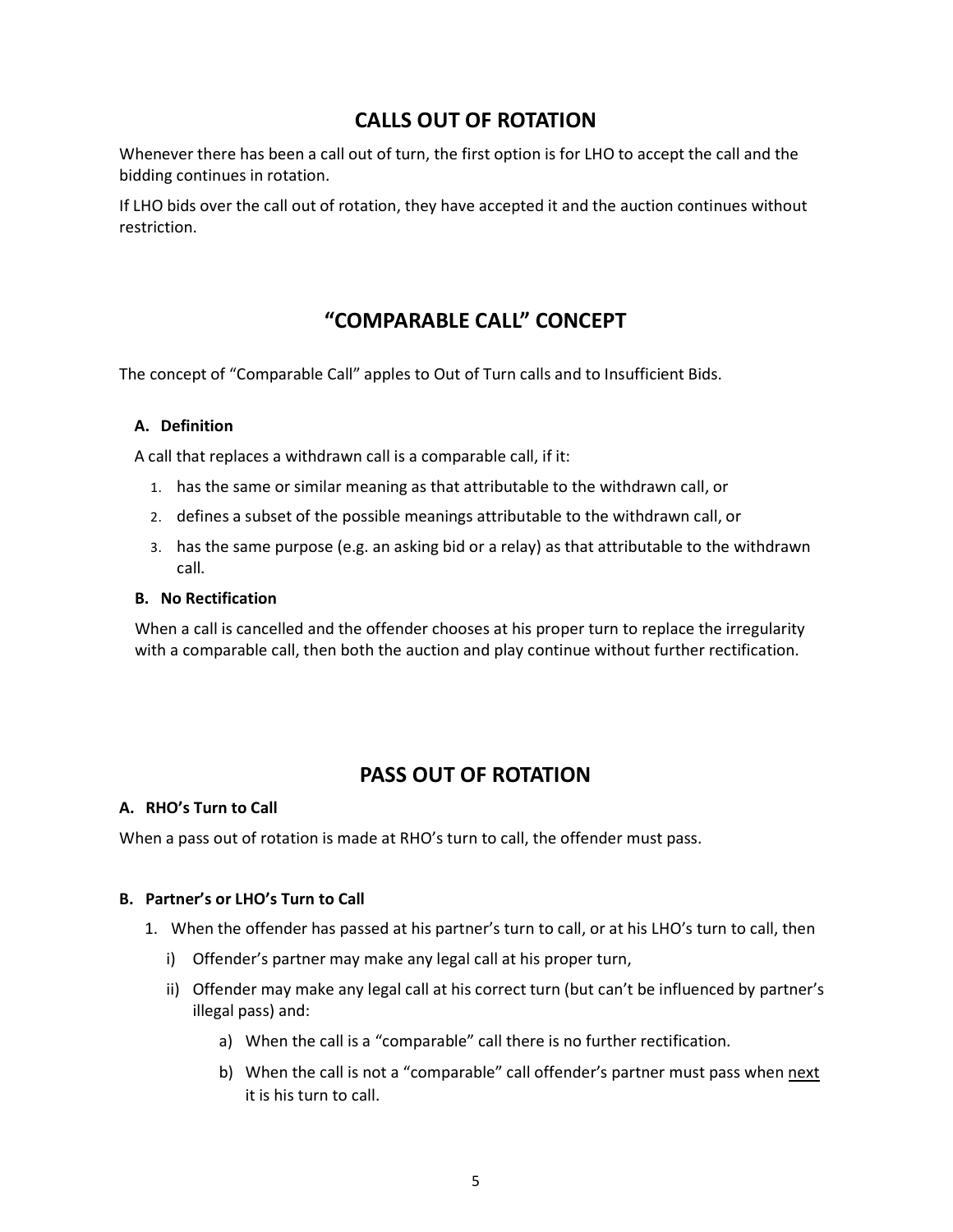## BID OUT OF ROTATION

#### A. RHO's Turn to Call

When the offender has called at his RHO's turn to call, then:

- 1. If that opponent passes, offender must repeat the call out of rotation
- 2. If that opponent makes a legal bid, double or redouble, offender may make any legal call, and
	- a) when the call is a "comparable" call there is no further rectification.
	- b) when the call is not a comparable call offender's partner must PASS when next it is his turn to call.

#### B. Partner's or LHO's Turn to Call

When the offender has bid at his partner's turn to call, or at his LHO's turn to call if the offender has not previously called, then:

- 1. Offender's partner may make any legal call at his proper turn,
- 2. Offender may make any legal call at his correct turn, and (same as above)
	- a) when the call is a "comparable" call there is no further rectification.
	- b) when the call is not a comparable call offender's partner must PASS when next it is his turn to call.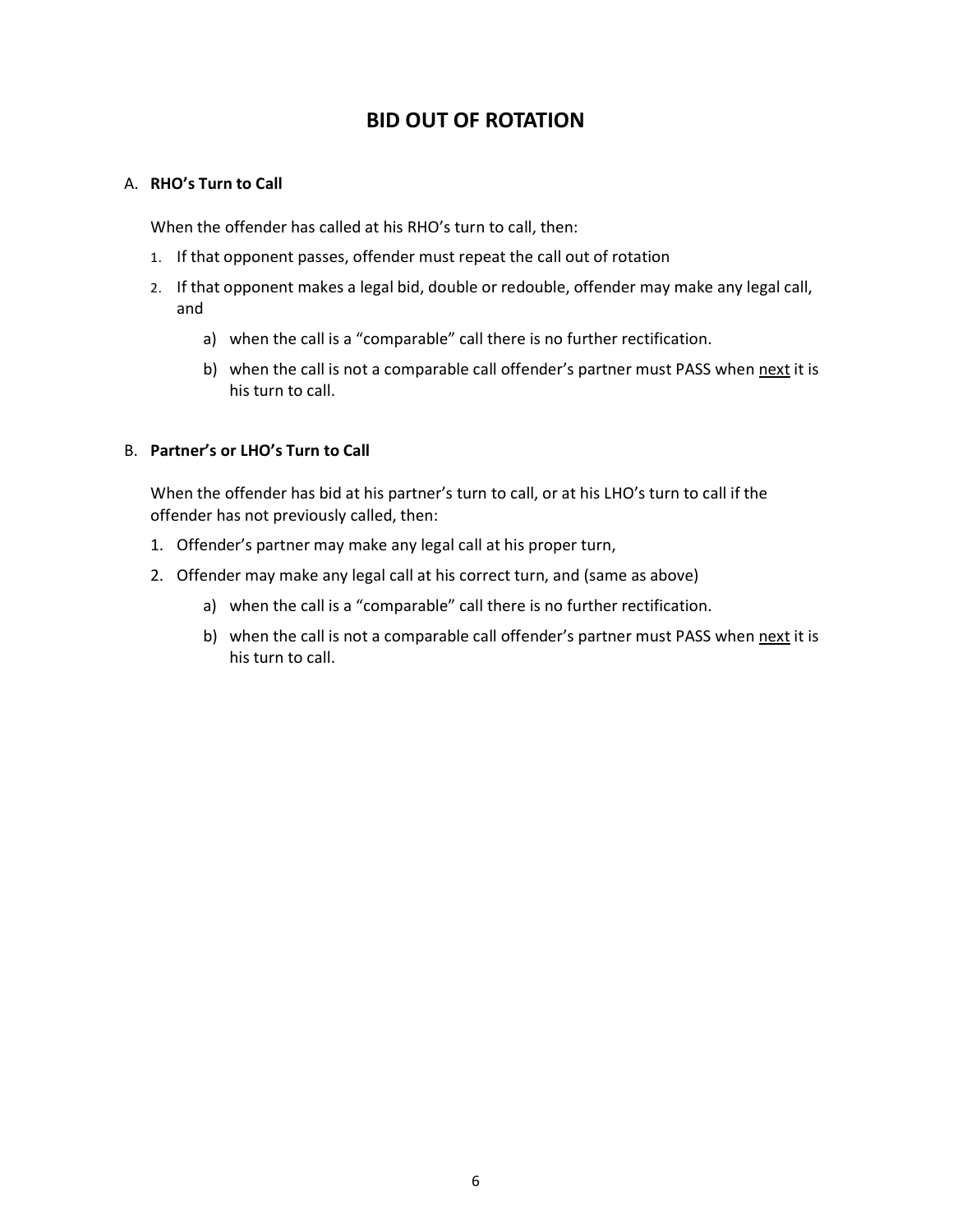### INSUFFICIENT BID

The first option is to offer the offender's LHO the chance to accept the insufficient bid. If it is accepted then it becomes the current legal bid and the auction proceeds in the usual way. If LHO calls over the insufficient bid, they have accepted it.

When the bid has not been accepted, the offender now has 3 options:

- 1. Correct the bid to the lowest sufficient level which specifies the same denomination(s) and the bidding continues as if no wrong had occurred.
- 2. Correct the bid with a "comparable call" that the bidding continues as if no wrong had occurred
- 3. Make any other sufficient bid or pass but partner must pass whenever it is their turn to call. Lead penalties may apply.

# WITHDRAWN CALL, LEAD RESTRICTIONS

This typically applies when a call is withdrawn from an insufficient bid or bid out of turn where the replacement call wasn't deemed to be comparable.

#### A. No Lead Restrictions

When an offending player's call is withdrawn and it is replaced by a comparable call, then if he becomes a defender, there are no lead restrictions for his side.

#### B. Lead Restrictions

When an offending player's call is withdrawn and it is **not** replaced by a comparable call, then if he becomes a defender, declarer may, at the offender's partner's first turn to lead may prohibit offender's partner from leading any (one) suit which has not been specified in the legal auction by the offender. Such prohibition continues for as long as the offender's partner retains the lead.

# UNINTENDED CALLS

Until their partner makes a call, an untended call may be replaced by the intended call. If the offender's LHO has already called, they can change their call if the offender changes their call. The Director needs to decide if it was genuinely an untended call, not a change of mind, nit matter how quickly it was announced. Also, it doesn't matter if the offender's pen is still on the bidding slip.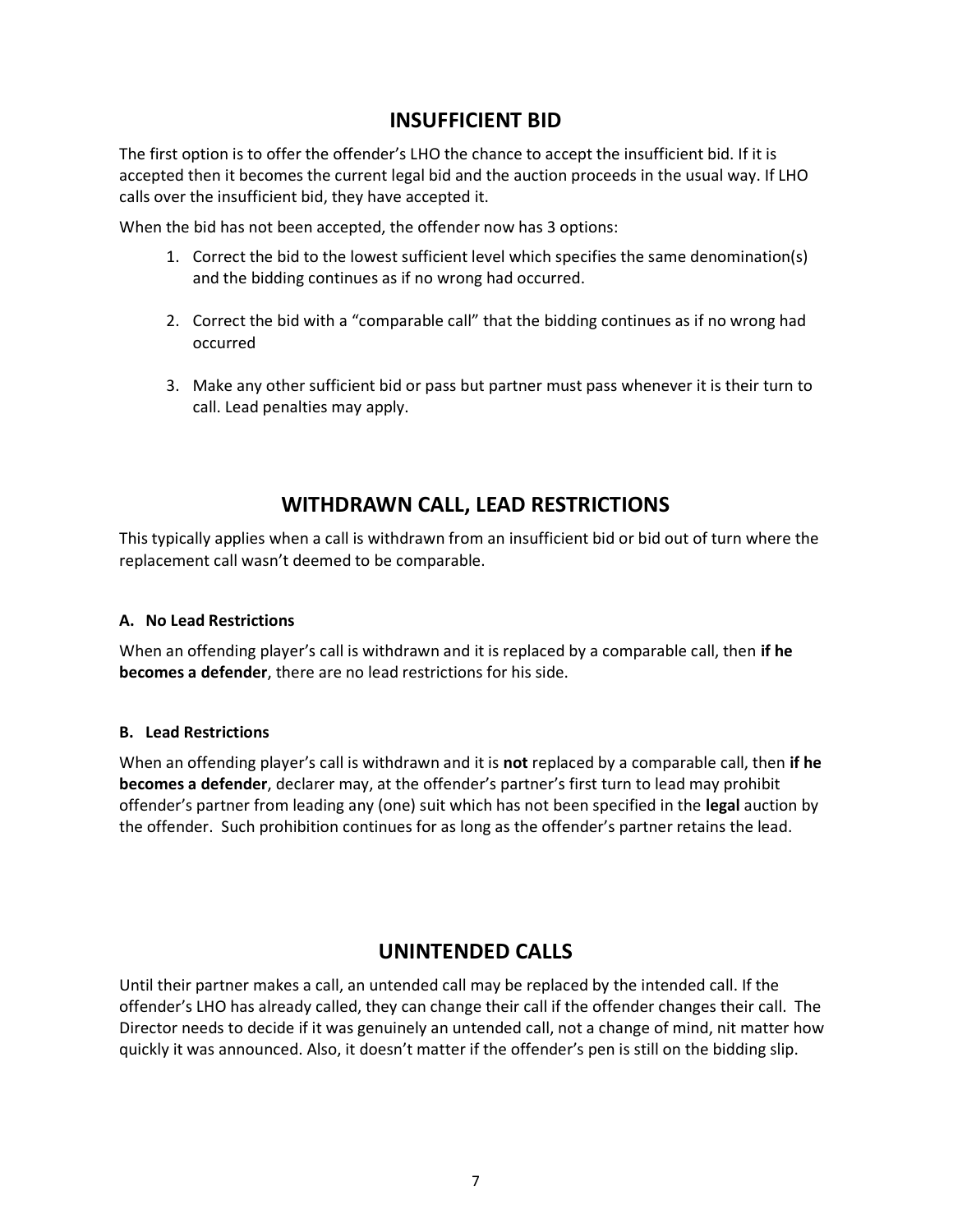### CLAIMS AND CONCESSIONS

If a claim or concession is made, play should stop and the director will be called if there is a dispute. The laws provide for play to continue but all four players must concur.

If the director needs to decide on the validity a claim, they should determine what would have happened had play continued, taking into account the claim statement made. If the claim can fail buy normal or careless play then that's how the director should rule, but they cannot rule that tricks are lost through irrational play.

A similar situation applies for a concession – the director will rule based on what would have happened with normal or careless play but the conceder but not irrational play.

# PENALTY CARD

A penalty card is a card that was prematurely exposed (but not led) by a defender. Declarer (or dummy) can never have a penalty card.

There are major and minor penalty cards:

- i) A minor penalty card is one ranked from a 2 to a 9 that was inadvertently exposed, e.g. two cards played at once or dropped from the hand. Cards that don't fall into this category are major penalty cards. Also, once a defender has two minor penalty cards, they both become major penalty cards.
- ii) The importance of distinguishing between a major and a minor penalty card is in its disposition.
	- a. For a minor penalty card, a defender cannot play any card of the same suit below an honour card (AKQJT) unless they have first played the MINOR penalty card. They may play an honour card.
	- b. When the offender is to play, a MAJOR penalty card must be played at the first legal opportunity either in following suit, leading, or discarding.

When the partner of the offender has the lead, Declarer has two options:

- a) Ask for the lead of the suit of the exposed card, in which case the exposed card is replaced in the hand.
- b) Deny the lead of the suit of the exposed card (for as long as they retain the lead), in which case the exposed card is replaced in the hand.
- c) Give no lead restrictions, in which case the penalty card remains on the table and must be played at the first legal opportunity.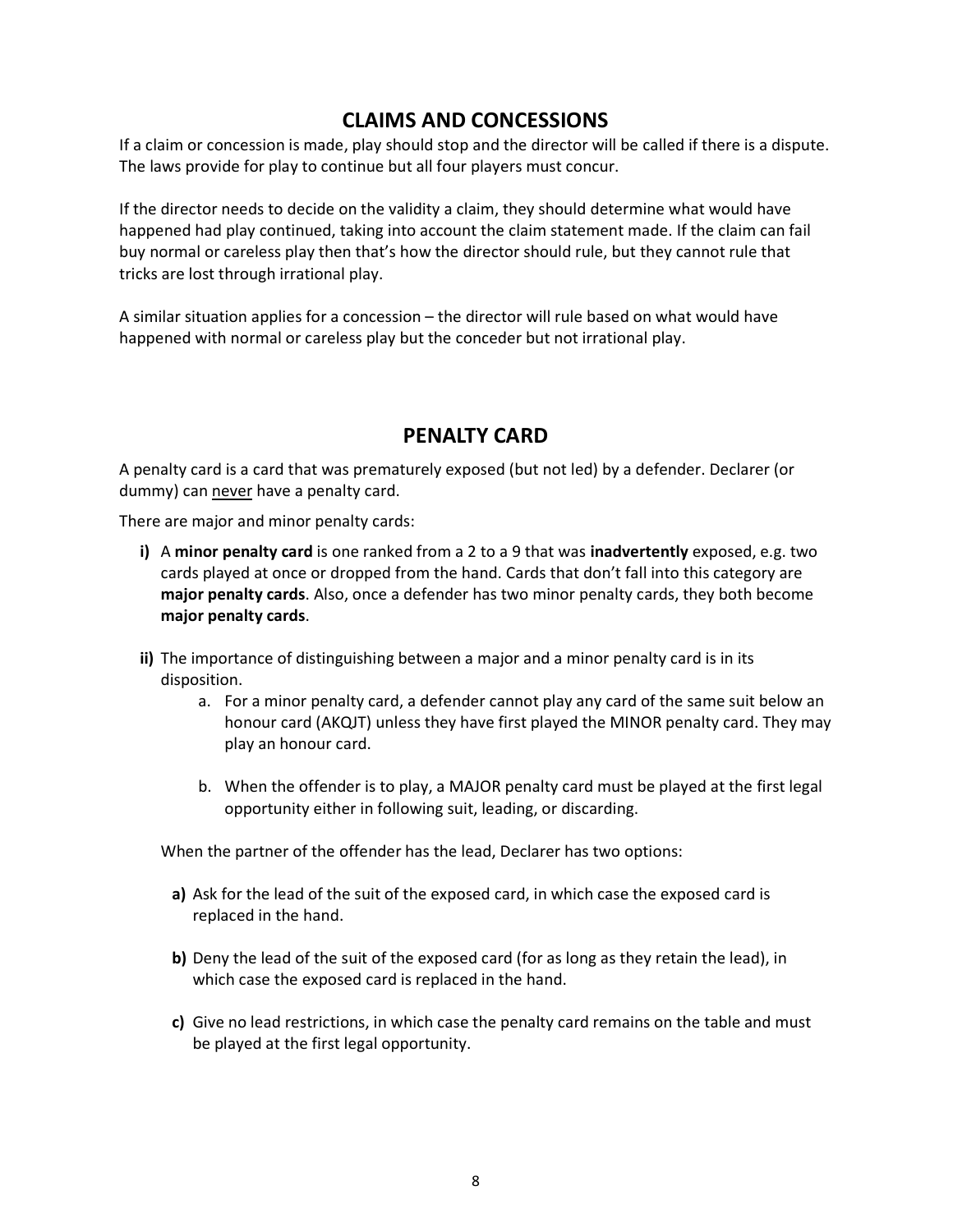### MISCELLANEOUS LAWS ISSUES

- Averages when a result cannot be obtained on a board (this mainly arises from slow play), award an average (50%, 60% or 70%). Where a pair is not an all at fault they get a 60%, a pair at fault gets 40%, and all others get 50%. You can award different averages e.g. 50/60 as they don't need to balance.
- Unauthorised information from partner when a player receives information from partner that they are not entitled to have (e.g. hesitation, comment etc) they must not select an action that is suggested by that information less more than 75% of players would take that action .

# MOVEMENTS EXPLAINED

#### Mitchell Movement

A Mitchell Movement is one where is a progression of players who always remain in their original compass position. Pair Numbers are based on each pair's starting position; i.e. the table number is also the pair number for both NS and EW.

With Mitchell Movements, NS remain stationary, EW move up a table and the boards move down a table.

With an ODD Number of tables, the movement is straight forward and is completed when all NS have played all EW pairs.

With an EVEN Number of tables, the Director needs to utilize either a Skip or a Share and Bye method to avoid EW meeting the same boards after the half way point.

- (a) Skip the same as for an odd number of tables except that at the half way point of the movement (e.g. after 5 rounds in a 10 table movement) EW skip one table.
- (b) Share and Bye to avoid the skip, you have the highest and lowest tables sharing one set of boards and there is an extra set inserted on a bye stand directly opposite (in terms of the movement) from the sharing tables e.g. in a 10 table share and bye, tables 1 and 10 share and there is a bye stand between tables 5 and 6.

Any of the above movements can accommodate a half table. There are also variations of the above to accommodate half tables e.g. rover, 1.5 table appendix etc.

Also, any of these movements can be curtailed – the movement just stops after whatever round the director decides, though this results in some inequities in the scoring.

#### Howell or One-Winner Moment

Small fields tend to run a Howell or One Winner Movements. These movements involve irregular board and pair movement and pairs may switch from NS to EW throughout the session. It is best to ensure players receive a movement slip, showing their rounds, tables, opponents and boards.